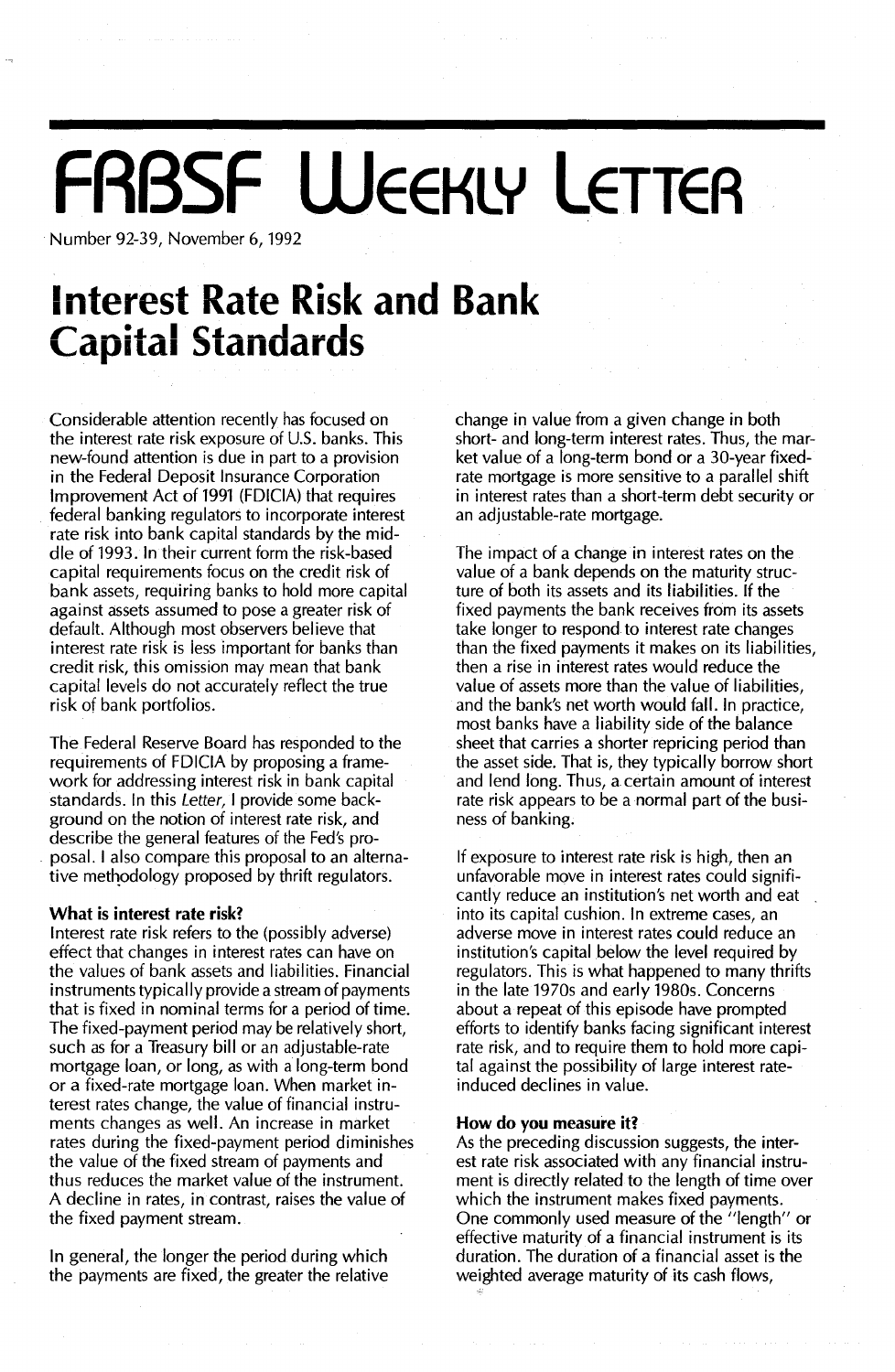# **FRBSF**

where the present values of the cash flows (as a percent of total present value) serve as the weights. For example, a financial asset that makes a fixed nominal payment every year for ten years has a duration somewhat less than five years. This is because the asset pays more of its present value in the first five years than it does in the second five years; the present discounted value of the fixed payments received far in the future is less than the present value of payments received earlier. In contrast, the duration of a tenyear zero-coupon bond (which makes no payments until maturity) is equal to ten years since 100 percent of the present value of its cash flows are received at maturity. In practice, it is typical to adjust an instrument's duration for noncon- . tinuous compounding of interest, yielding the more commonly used measure known as modified duration.

The duration measure is particuiariy useful as a gauge of interest rate risk. The longer the duration of an asset or liability, the more its value will change in response to a given percentage point change in both short- and long-term market interest rates. A 30-year fixed-rate mortgage, for example, has a relatively long duration. The value of this asset fluctuates more from a parallel shift in the yield curve than a shorter duration asset, such as a short-term consumer loan. The concept of duration can be applied to both the assets and· liabilities of a bank's balance sheet; a weighted average of these individual durations yields a single measure of the exposure of the bank's net worth to changes in interest rates. The measurement system proposed by the Federal Reserve uses this method to assess interest rate risk.

#### The Fed's proposal

Any system intended to measure the interest rate risk of bank portfolios requires information on the maturity structure of bank assets and liabilities. Thus, the Fed's proposal requires banks to assign their on- and off-balance sheet assets and their liabilities to one of six time bands based either on the maturity of the instrument or (for floating rate instruments) on the length of time until its interest rate adjusts.

in addition to the maturity information, the Fed's proposed system also requires banks to assign their assets to one of three categories: amortizing, nonamortizing, and deep discount. Amortizing assets make periodic payments of both principal and interest, while nonamortizing assets

pay interest only, delaying principal repayment until maturity. Deep discount assets make neither interest nor principal payments but instead are sold at a discount from face value and then repay principal at maturity. These differences in cash flow characteristics affect the duration of the different types of assets. For a given maturity, an amortizing asset has a shorter duration than a nonamortizing one, which in turn has a shorter duration than a deep discount asset.

Each bank reports to the regulators its dollar positions in each of the time bands for the three different types of assets and for liabilities. These reported positions are then multiplied by "risk weights" that are derived from the durations of the corresponding assets and liabilities. The risk weights are expressed in percent terms and represent the change in the value of an instrument resulting from a 100 basis point (one percentage point) change in all interest rates. The result of this multiplication is a series of risk-weighted positions that measure the change in the value of the bank's reported holdings that would follow a 100 basis point change in interest rates. For example, multiplying the bank's holdings of longterm fixed rate mortgage loans by the appropriate amortizing risk weight yields a number that represents the change in the value of the bank's mortgage holdings resulting from a 100 basis point change in all rates.

Finally, total risk-weighted liabilities are subtracted from total risk-weighted assets to arrive at the net risk-weighted position of the bank. This number, expressed in dollars, is the change in the net worth of the bank that would occur as a result of a 100 basis point shift in interest rates. Alternatively, this net risk-weighted position can be expressed as a percent of total assets. In this way, the interest rate risk of different banks can be compared easily, just as bank capital ratios are compared.

#### Normal vs. excessive interest rate risk

One guiding principle of the fed's proposal is that a certain amount of interest rate risk is inherent in banking. Moreover, credit risk is considered to be significantly more important than interest rate risk in terms of the threat it poses to bank solvency. The Fed's proposal suggests that existing risk-based capital requirements are sufficient to cover "normal" levels of interest rate risk. Banks that have "normal" interest rate risk will not be required under the proposed system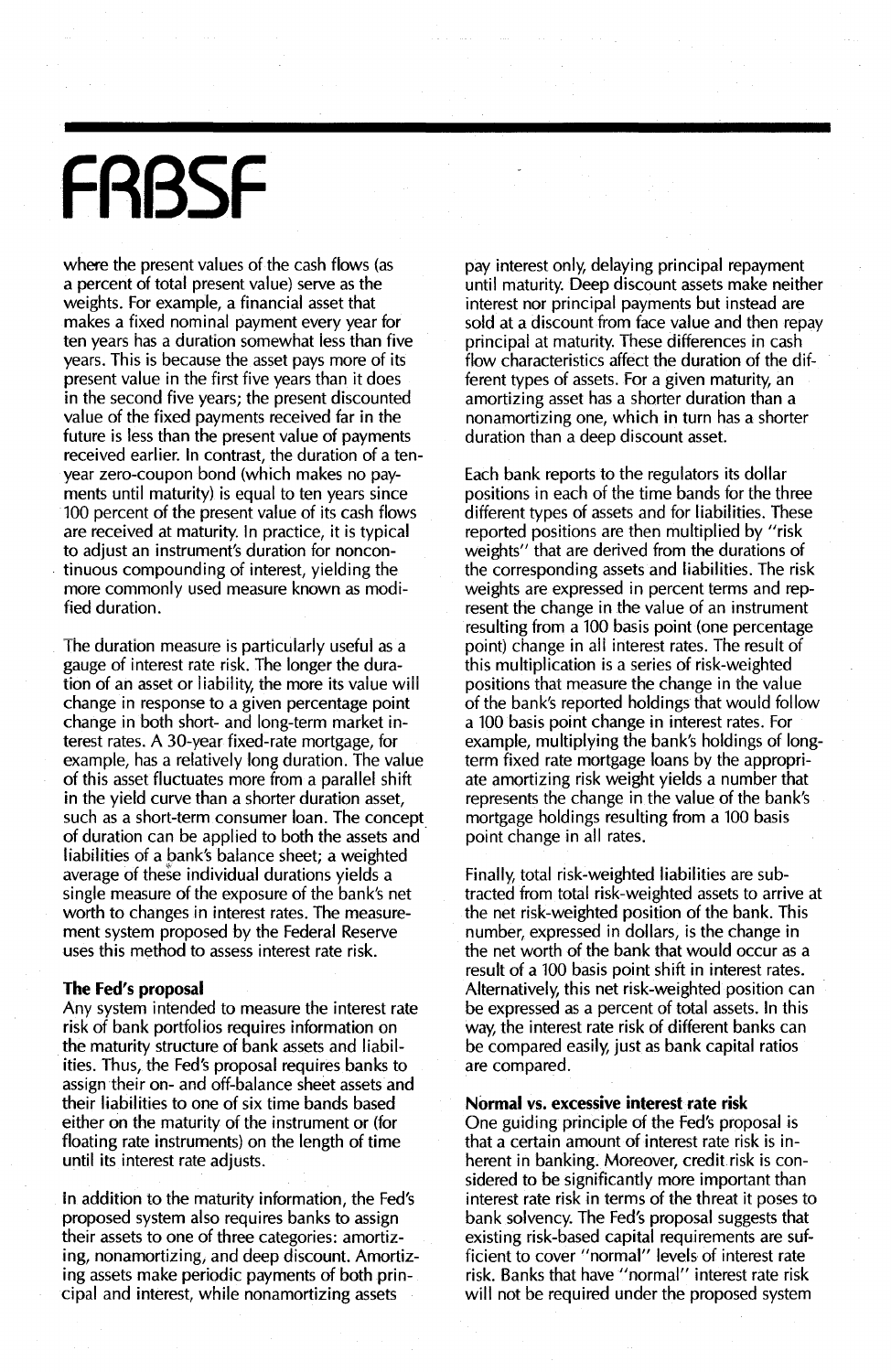to hold additional capital. Only those institutions that are exposed to "excessive" risk would be required to hold more capital.

The obvious next question is what constitutes excessive risk. To answer this question, Fed researchers look to the historical distribution of banking industry risk exposures. Applying the proposed measurement system to the recent experience of U.S. banks suggests that a net riskweighted position equal to 1 percent of a bank's assets may be considered "normaL" That is, the "normal" change in the net worth of a bank arising from a 100 basis point change in all interest rates is 1 percent of assets. Drawing on this result, the Fed proposal suggests that any bank with a net risk-weighted position equal to 1 percent of assets or less would not be required to hold additional capital over and above the existing risk-based capital requirements. Only exposures in excess of 1 percent would require additional capital, which would be equal to the amount in excess of the 1 percent risk exposure.

#### Some pros and cons

The Fed's proposal is a relatively streamlined system for measuring interest rate risk. The system balances the need to obtain information to measure interest rate exposures with a desire to minimize the additional reporting burden for banks. While the proposal calls for expanded reporting of asset types and maturity structures, banks are not required to report detailed yield information on individual assets. Ideally, asset-specific yield and coupon information would be required to obtain more accurate duration-based risk factors. Instead, the Fed's proposal uses representative bank assets to derive the risk weights. This approach also neglects asset-specific information like prepayment options and may fail to capture unusual characteristics of new financial instruments. This compromise reduces the accuracy of the final risk measure but also reduces the bank's reporting burden.

The Fed's approach differs somewhat from one proposed last year for thrifts by the Office of Thrift Supervision (OTS). The OTS would require thrifts to report maturity information and cash

Phone (415) 974-2246, Fax (415) 974-3341.

flow characteristics of assets and liabilities, as well as instrument-specific information on yield, coupon, prepayment options, and so on. This more detailed method would then simulate the impact of a 200 basis point shift in all interest rates, requiring thrifts to hold additional capital equal to a portion of the simulated change in net worth.

How different are these two approaches? The OTS method provides a more accurate measure of the interest rate sensitivity of net worth, and thus of interest rate risk. However, it also imposes a considerable reporting burden on thrifts. Since little work has been done to assess the differences between the two approaches, it is unclear whether the additional reporting requirements of the OTS proposal are worth the cost. Some preliminary work comparing the two methods on a sample of thrifts suggests that the two methodologies largely agree on identifying high interest rate risk institutions. Differences arise between the two approaches when considering institutions with more moderate levels of interest rate risk.

#### Conclusion

Some measure of interest rate riskwill become a reality for the nation's financial intermediaries in the next year, though the exact form of this measure is not yet known. Moreover, this measure will be linked to risk-based capital standards. Some have argued that the failure of the current system to address interest rate risk creates an incentive for banks and thrifts to substitute interest rate risk for credit risk by altering the composition of their portfolios. Recent large increases in bank holdings of Treasury securities, it is claimed, are consistent with this incentive.

Of course, the rather simple systems proposed by regulators should not preclude the use by bank management of more sophisticated interest rate risk monitoring mechanisms. Institutions that take big interest rate risk exposures should already be aware of the nature of their positions and the risks they pose to net worth.

> Jonathan A. Neuberger Economist

Opinions expressed in this newsletter do not necessarily reflect the views of the management of the Federal Reserve Bank of San Francisco, or of the Board of Governors of the Federal Reserve System. Editorial comments may be addressed to the editor or to the author.... Free copies of Federal Reserve publications can be obtained from the Public Information Department, Federal Reserve Bank of San Francisco, P.O. Box 7702, San Francisco 94120.

Printed on recycled paper  $\bigotimes$   $\bigotimes$